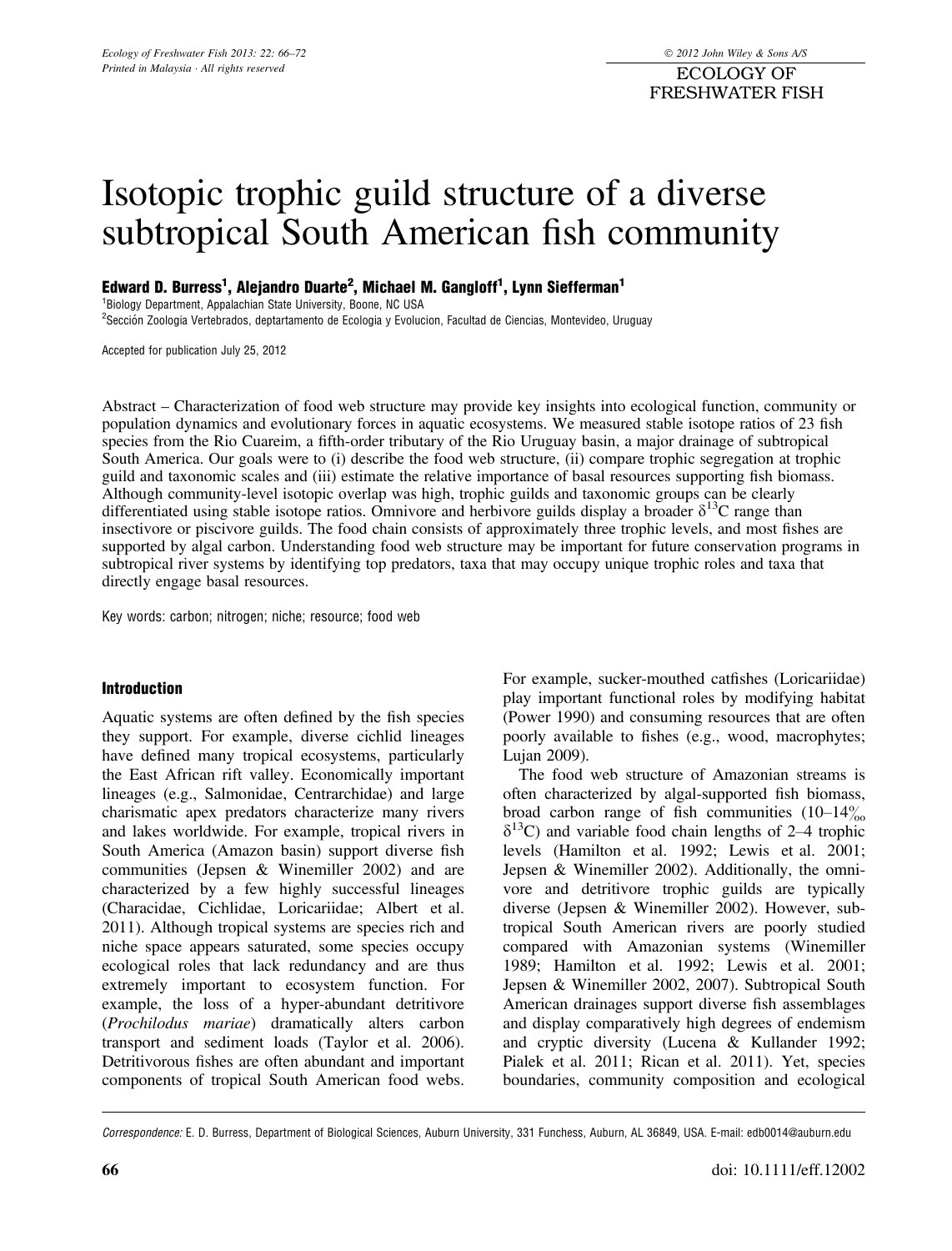roles of many subtropical South American fishes are poorly known, and our understanding of food web structure in these streams is extremely limited (Zarucki et al. 2010; Serra et al. 2011).

We are not aware of any studies of the food web structure of any subtropical South American streams, although there are analyses of subtropical lakes and estuaries (Garcia et al. 2006, 2007). The Rio de la Plata Basin, the second largest catchment in South America after the Amazon, displays high levels of endemism (35–65%; Pialek et al. 2011; Albert et al. 2011) and supports diverse ichthyofauna. For example, the three primary tributaries, Rio Paraguay, Rio Uruguay and Rio Paraná, support 332, 230 and 330 species, respectively (Reis et al. 2003; Albert et al. 2011). Many Rio de la Plata Basin fishes are believed to be derived from Amazonian lineages (Eigenmann 1906; Eigenmann et al. 1907; Pearson 1937; Reclus 1895; Carvalho & Albert 2011). This system provides a unique opportunity to investigate food web structure in a poorly known subtropical stream with physical and possibly functional attributes similar to temperate latitude streams, but with fish assemblages derived from Amazonian lineages.

We investigated the trophic guild structure of the Rio Cuareim, Uruguay, a major tributary to the Rio Uruguay basin, using stable isotope ratios. Our objectives were to (i) describe the food web structure of the fish community, (ii) compare trophic segregation at community and guild scales (trophic and taxonomic) and (iii) estimate the relative importance of basal carbon sources supporting fish biomass.

## **Methods**

## Study site

The La Plata basin is the second largest river in South America and the fifth largest in the world with a 3  $\times$  10<sup>6</sup> km<sup>2</sup> catchment area (Brea & Zucol 2011). It extends from southern Uruguay to middle Brazil and comprises tropical and subtropical latitudes (Brea & Zucol 2011) and supports a diverse Gondwanan fish assemblage (Maisley 2000). The Rio Uruguay drainage is the smallest of three main tributaries to the La Plata River, and like most of the La Plata basin, it is supported by an extensive groundwater reservoir (Favetto et al. 2005; Brea & Zucol 2011). The Rio Cuareim drains south-western Brazil and north-western Uruguay and is a major tributary to the middle Rio Uruguay. The surrounding physiographic region is arid, subtropical prairie (Iriondo 1999; Brea & Zucol 2011). The Rio Cuareim is a fifth-order, clear-water piedmont river characterized by cobble substrates and diverse and highly endemic fish communities (Lucena & Kullander 1992; Zarucki et al.

2010; Serra et al. 2011; E. D. Burress, pers. obs.). For more detailed discussion of the study site, see Burress (2012).

## Study design

We sampled fishes in the upper Rio Cuareim (S 30° 46, W 056°02) basin using a combination of backpack electro-fishing, seines, cast nets and hook and line sampling. Samples were pooled across three sites along a 15-km reach in the upper basin. Fishes were immediately euthanized and frozen. We lyophilized caudal muscle tissue until dry, ground them into a homogenous powder and packed samples into tin capsules (Costech Analytical Technologies). Aquatic macrophytes (*Hydrilla*) and detritus (leaves) were manually sampled. Terrestrial-derived leaf samples were collected from the substratum and are considered inclusive of associated microbes. Sediment and attached filamentous algae were scrapped from rock surfaces. All basal resources were cleaned of particulate matter using a microscope. Stable isotope ratios were analysed at the Colorado Plateau Stable Isotope Laboratory (Northern Arizona University, AZ, USA). Isotope values are written in delta notation, which represent deviation from standards: Pee Dee Belemnite (PDB) limestone and atmospheric nitrogen for  $\delta^{13}$ C and  $\delta^{15}$ N, respectively.

We used discriminate function analysis (DFA) to determine whether species could be classified into predefined trophic guilds and taxonomic groups (order, family, species) based on their stable isotope ratios. We determined trophic guilds for fishes from dietary references in the literature (Table 1). To estimate the relative importance of basal resources, we estimated the number of trophic transfers that separate each trophic guild from basal resources: herbivores and detritivores (1), omnivores (1.5), invertivores (2) and piscivores (2.5). These values were chosen because generally consumers occupy integer trophic positions, except for omnivores, which feed at multiple trophic levels (Thompson et al. 2007), and thus, they were given an intermediate trophic level. These trophic levels are analogous to other food chains in South American streams (Jepsen & Winemiller 2002). We then corrected consumer isotope ratios based on fractionation rates of  $0.5\%$  ( $\delta^{13}$ C; DeNiro & Epstein 1978) and 2.54 $\%$  $(\delta^{15}N;$  Vanderklift & Ponsard 2003) for each trophic transfer. Owing to assumptions involved with these corrections, we did not attempt to quantify the importance of each basal resource and instead used the spatial relationships in a CN bi-plot to estimate their relative importance. We deposited voucher specimens in the Auburn University Natural History Museum and Learning Center (Auburn, AL, USA).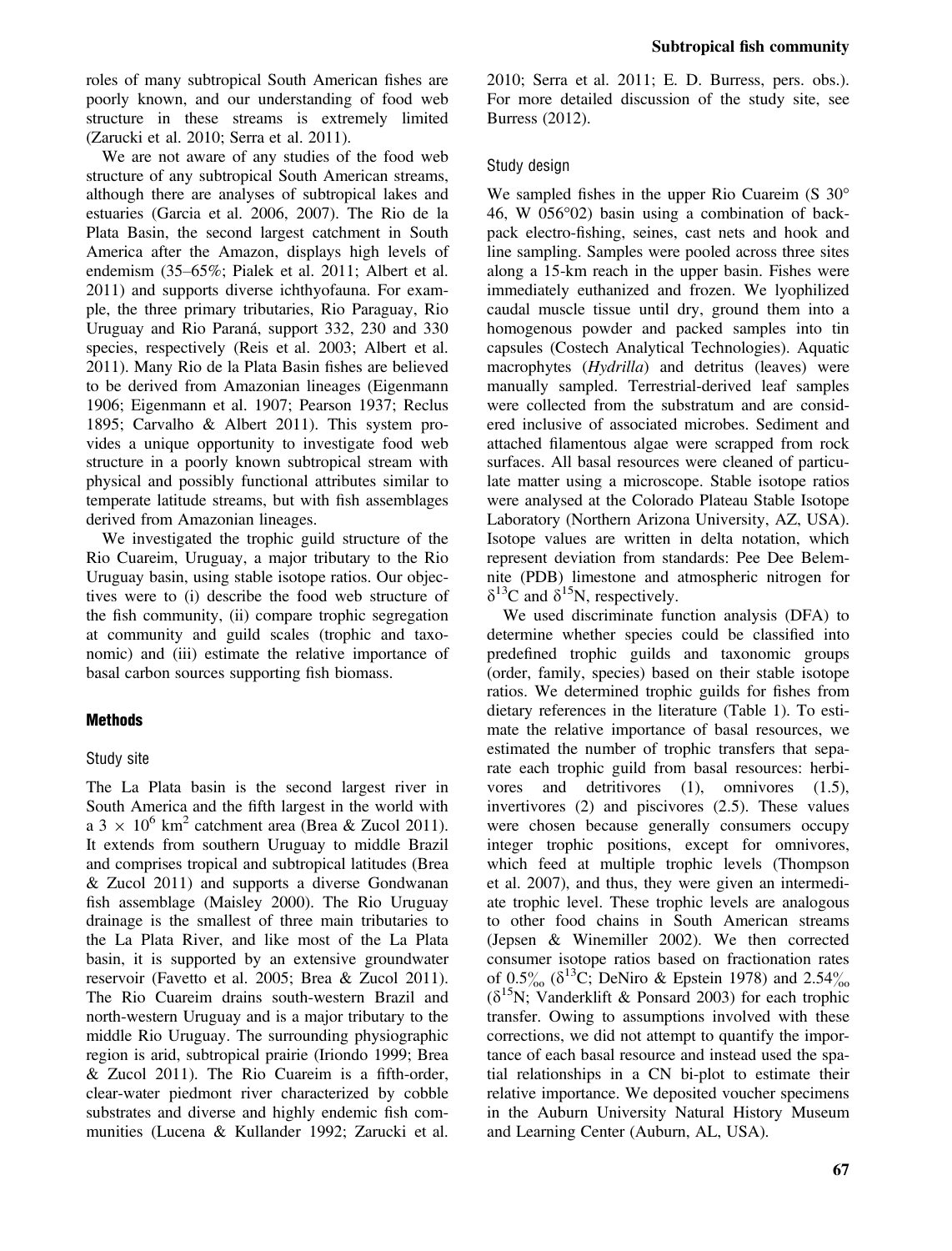### Burress et al.

|  |  |  | Table 1. Trophic guild assignment for fish taxa and references used. |  |  |  |  |  |  |
|--|--|--|----------------------------------------------------------------------|--|--|--|--|--|--|
|--|--|--|----------------------------------------------------------------------|--|--|--|--|--|--|

| Trophic quild         | Таха               | Reference                |
|-----------------------|--------------------|--------------------------|
| Omnivore              | Bryconamericus     | Russo et al. 2004        |
| Omnivore              | Leporinus          | Horeau et al. 1998       |
| Invertivore           | <b>Heptapterus</b> | Horeau et al. 1998       |
| Omnivore              | Trachelyopterus    | Moresco & Bemvenuti 2005 |
| Omnivore              | Astyanax           | Esteves 1996             |
| Piscivore             | Hoplias            | Winemiller 1989          |
| Piscivore             | Serrasalmus        | Winemiller 1989          |
| Omnivore              | <i>Rhamdia</i>     | Winemiller 1989          |
| Omnivore              | Gymnogeophagus     | Yafe et al. 2002         |
| Omnivore              | Australoheros      | Yafe et al. 2002         |
| Piscivore             | Oligosarcus        | Nunes & Hartz 2006       |
| Detritivore           | Prochilodus        | Taylor et al. 2006       |
| Herbivore             | Hypostomus         | Nonogaki et al. 2007     |
| Herbivore             | Rineloricaria      | Jepsen & Winemiller 2002 |
| Herbivore             | Ancistrus          | Power 1984, 1990         |
| Piscivore/Invertivore | Crenicichla        | Lucena & Kullander 1992  |

#### **Results**

We sampled four basal resources and 23 species of fish (Table 2; Fig. 1). Community-wide bi-plots of fish C and N isotope ratios display relatively large isotopic overlap between most fishes (Fig. 1a). In contrast, discriminate function analysis revealed that fishes can be classified into trophic guilds (70.3% classification success), but was less successful at classifying taxonomic groups (40–58.6% classification success) based on stable isotope ratios (Tables 3 and 4). Trophic guild membership is significantly associated with  $\delta^{15}N$  ratios  $(R^2 = 0.58, F = 164.33,$  $P < 0.0001$ ; Fig. 2) although herbivores display higher than predicted  $\delta^{15}N$  ratios relative to other guilds (Fig. 2). Large  $\delta^{13}$ C discrepancies within trophic guilds and high overlap between trophic guilds suggest that carbon sources are not useful in identifying fish trophic guilds (Fig. 2).

Approximately 80% of the omnivores were correctly reclassified using stable isotope ratios. Only 20% were classified into the invertivore and herbivore guilds (10% each), demonstrating that, despite the isotopically diverse sources consumed by omnivores, they possess a guild-level isotopic identity. Piscivores and detritivores displayed the highest reclassification success (86% and 100%, respectively). Unexpectedly, high  $\delta^{15}N$  ratios for the herbivore guild resulted in a reduced ability to discriminate herbivores from invertivores (29% of invertivores incorrectly classified as herbivores) and omnivores (25% of herbivores incorrectly classified as omnivores). Course and fine taxonomic groups can also be classified but DFA was less successful at separating them (Table 3). Most species had similar C/N ratios regardless of trophic guild (Table 2); however, Gymnogeophagus gymnogenys and Prochilodus lineatus display comparatively high C/N ratios and Table 2. Stable isotope ratios (mean  $\pm$  1 SD) of fishes in the Rio Cuareim, Uruguay. Samples are representative of adult size classes.

| Taxa                        | n              | C/N  | $\delta^{13}$ C | $\delta^{15}$ N |
|-----------------------------|----------------|------|-----------------|-----------------|
| Piscivore                   |                |      |                 |                 |
| Crenicichla missioneira     | 13             | 3.17 | $-19.0 \pm 0.6$ | $12.2 \pm 0.5$  |
| Crenicichla celidochilus    | 10             | 3.16 | $-18.9 \pm 0.9$ | $12.9 \pm 0.1$  |
| Hoplias lacerdae            | 3              | 3.18 | $-18.1 \pm 1.1$ | $14.1 \pm 0.9$  |
| Oligosarcus robustus        | 2              | 3.25 | $-20.6 \pm 0.7$ | $13.5 \pm 0.5$  |
| Serrasalmus spilopleura     | $\mathfrak{p}$ | 3.21 | $-20.4 \pm 0.6$ | $13.5 \pm 0.1$  |
| Invertivore                 |                |      |                 |                 |
| Crenicichla scottii         | 11             | 3.15 | $-19.9 \pm 0.3$ | $11.7 \pm 0.2$  |
| Crenicichla minuano         | 18             | 3.14 | $-22.1 \pm 0.6$ | $11.4 \pm 0.5$  |
| Crenicichla lepidota        | 15             | 3.17 | $-20.9 \pm 1.3$ | $11.3 \pm 0.1$  |
| Heptapterus mustelinus      | 2              | 3.44 | $-20.6 \pm 0.6$ | $12.2 \pm 0.1$  |
| Crenicichla tendybaguassu   | 5              | 3.17 | $-18.5 \pm 0.5$ | $11.7 \pm 0.3$  |
| Omnivore                    |                |      |                 |                 |
| Gymnogeophagus gymnogenys   | 7              | 3.84 | $-17.2 \pm 1.3$ | $94 \pm 07$     |
| Gymnogeophagus cf.          | 1              | 3.18 | $-18.9$         | 10.9            |
| meridionalis                |                |      |                 |                 |
| Gymnogeophagus meridionalis | 4              | 3.18 | $-20.6 \pm 1.1$ | $10.7 \pm 0.1$  |
| Australoheros scitulus      | 5              | 3.19 | $-18.3 \pm 0.6$ | $10.5 \pm 0.3$  |
| Astyanax sp.                | 5              | 3.27 | $-21.6 \pm 0.6$ | $10.8 \pm 0.6$  |
| Leporinus amae              | 3              | 3.11 | $-19.5 \pm 0.5$ | $10.8 \pm 0.6$  |
| Bryconamericus iheringi     | 6              | 3.44 | $-19.8 \pm 1.0$ | $10.5 \pm 0.3$  |
| Rhamdia quelen              | $\mathbf{1}$   | 3.15 | $-21.6$         | 10.9            |
| Trachelyopterus galeatus    | 1              | 3.20 | $-22.1$         | 10.8            |
| Herbivore                   |                |      |                 |                 |
| Ancistrus taunavi           | 5              | 3.24 | $-25.6 \pm 1.5$ | $11.3 \pm 0.5$  |
| Rineloricaria cf. misionera | 3              | 3.30 | $-18.0 \pm 0.2$ | $11.1 \pm 0.4$  |
| Hypostomus uruguayensis     | $\mathbf{1}$   | 3.16 | $-16.7$         | 9.9             |
| Detritivore                 |                |      |                 |                 |
| Prochilodus lineatus        | 2              | 3.82 | $-21.9 \pm 0.6$ | $8.3 \pm 0.5$   |

may be stoichiometrically unique. Three suckermouthed catfishes displayed significantly different  $\delta^{13}$ C ratios, which were strongly associated with unique basal resources (Fig. 1).

The  $\delta^{13}$ C range of each trophic guild varied: piscivore  $(2.5\%)$ , insectivore  $(3.6\%)$ , omnivore  $(4.9\%)$ and herbivore  $(8.9\%)$  represent 28, 41, 55 and 100% of the community-wide  $\delta^{13}$ C range (8.9%), respectively. The detritivore guild is not included because only one species was classified into the guild. Piscivore  $\delta^{15}$ N ratios relative to basal  $\delta^{15}$ N ratios suggest the occurrence of approximately 3 trophic levels (Fig. 1).

On the basis of our estimated fractionation corrections, algae may support most fish biomass (Fig. 3). Macrophyte carbon only appears important to a few species (Fig. 1a) that may consume them directly (Table 2).

#### **Discussion**

This study describes the food web structure of a subtropical South American piedmont stream and provides important context for the numerous food web studies of Amazonian rivers (Hamilton et al. 1992; Lewis et al. 2001; Jepsen & Winemiller 2002, 2007). Stable isotope analyses revealed distinct trophic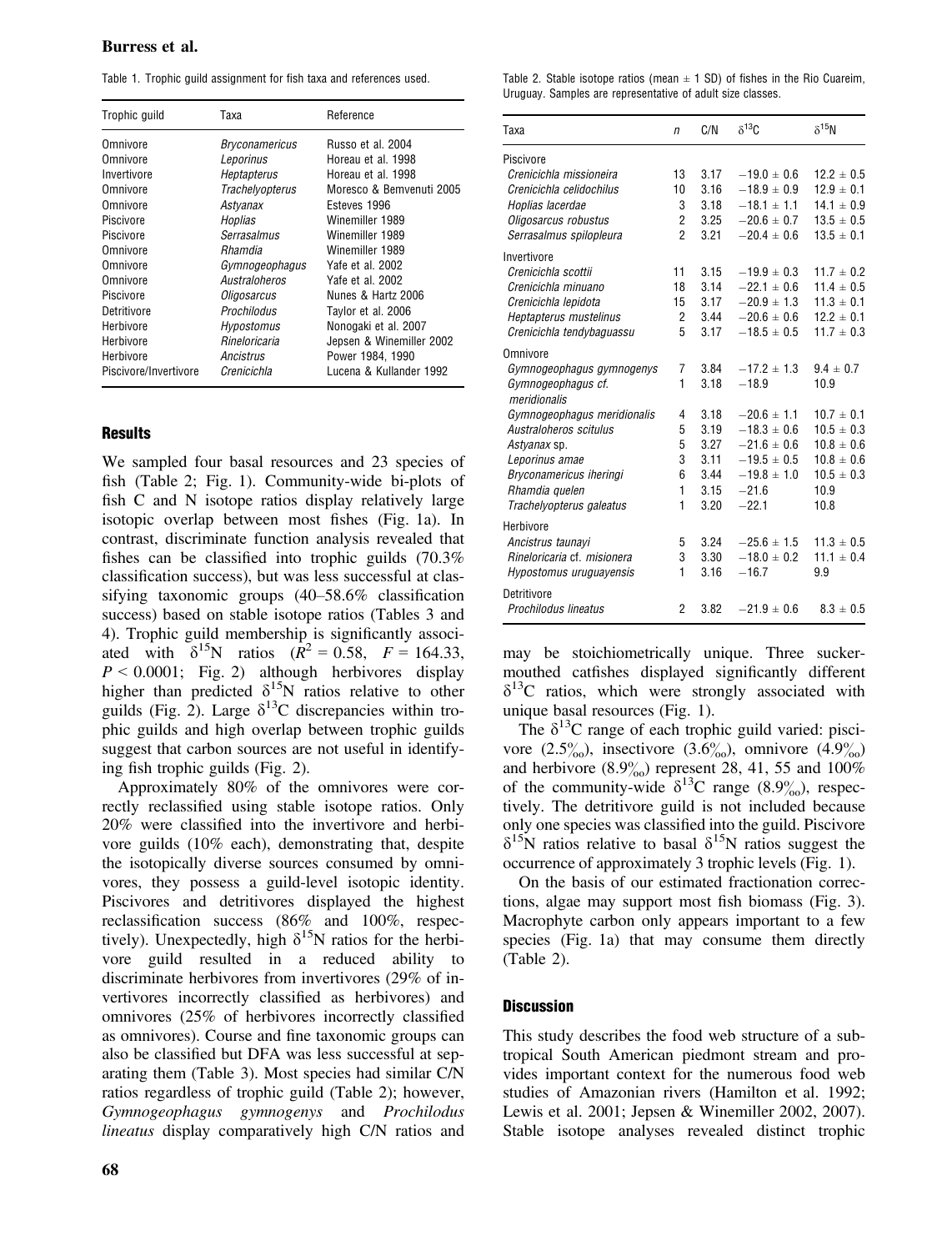

Fig. 1. Stable isotope (mean  $\pm$  1 SD) bi-plot showing the trophic relationships of (a) fishes: piscivores (♦), invertivores (○), omnivores ( $\nabla$ ), herbivores ( $\triangle$ ), detritivores ( $\blacksquare$ ); (b) basal resources in the Rio Cuareim, Uruguay.

Table 3. Classification success (%) from discriminate function analysis of trophic guilds (according to the literature) and taxonomic groups using stable isotope ratios ( $\delta^{13}$ C and  $\delta^{15}$ N).

| Model                        | Guild | Order | Family | Species |
|------------------------------|-------|-------|--------|---------|
| Reclassification success (%) | 70.3  | 58.6  | 40     | 51.7    |

guilds within the fish community and identified important nutrient sources for fish consumers. Several characteristics, such as food chain length, the relative importance of basal resources, and high occurrence of omnivory were analogous to Amazonian rivers.

Piscivores were isotopically distinct from other guilds despite consisting of two functionally different groups. Winemiller (1989) classified Serrasalmus (Piranha) as shearers, and Hoplias as engulfers based on their feeding modes. In Amazonian systems, these two piscivore guilds were not isotopically distinguishable (Jepsen & Winemiller 2002); however, our data easily separate them by  $\delta^{13}$ C signatures. This could be due to species-level taxonomic differences or possibly due to tropical–subtropical discrepancies in guild structure. Crenicichla are diverse in subtropi-



Fig. 2. The isotopic relationship between trophic guild and  $\delta^{15}N$ ratios for fishes in the Rio Cuareim, Uruguay. Each point represents an individual. Guild assignment is based on previous literature and stable isotope ratios ( $\delta^{13}$ C and  $\delta^{15}$ N).

cal South American rivers (Pialek et al. 2011) and are often important mesopredators in tropical systems (Reznick et al. 1990; Johansson et al. 2004). We found that six species are split between two trophic guilds (piscivore and invertivore), and  $\delta^{13}C$  ratios vary greatly among species, indicating they may have species-specific trophic roles.

Omnivory may be an adaptive response to fluctuations in resource availability or poor resource predictability (Winemiller 1989; Jepsen & Winemiller 2002). Seasonal fluxes of terrestrial subsidies from floodplains that occur in Amazonian streams (i.e., Winemiller & Jepsen 1998) are unlikely in arid subtropical South America (Iriondo 1999) and may be replaced by seasonal temperature shifts that influence autochthonous resources (e.g., algae, macrophyte biomass). Almost half the species sampled were classified as omnivores, including primarily taxa that display generalist feeding habits in other systems (Esteves 1996; Yafe et al. 2002; Russo et al. 2004). Despite the diverse resources consumed by these taxa, our analyses indicate that the omnivore guild has a distinct isotopic identity. In contrast, omnivores were comparatively less isotopically distinct than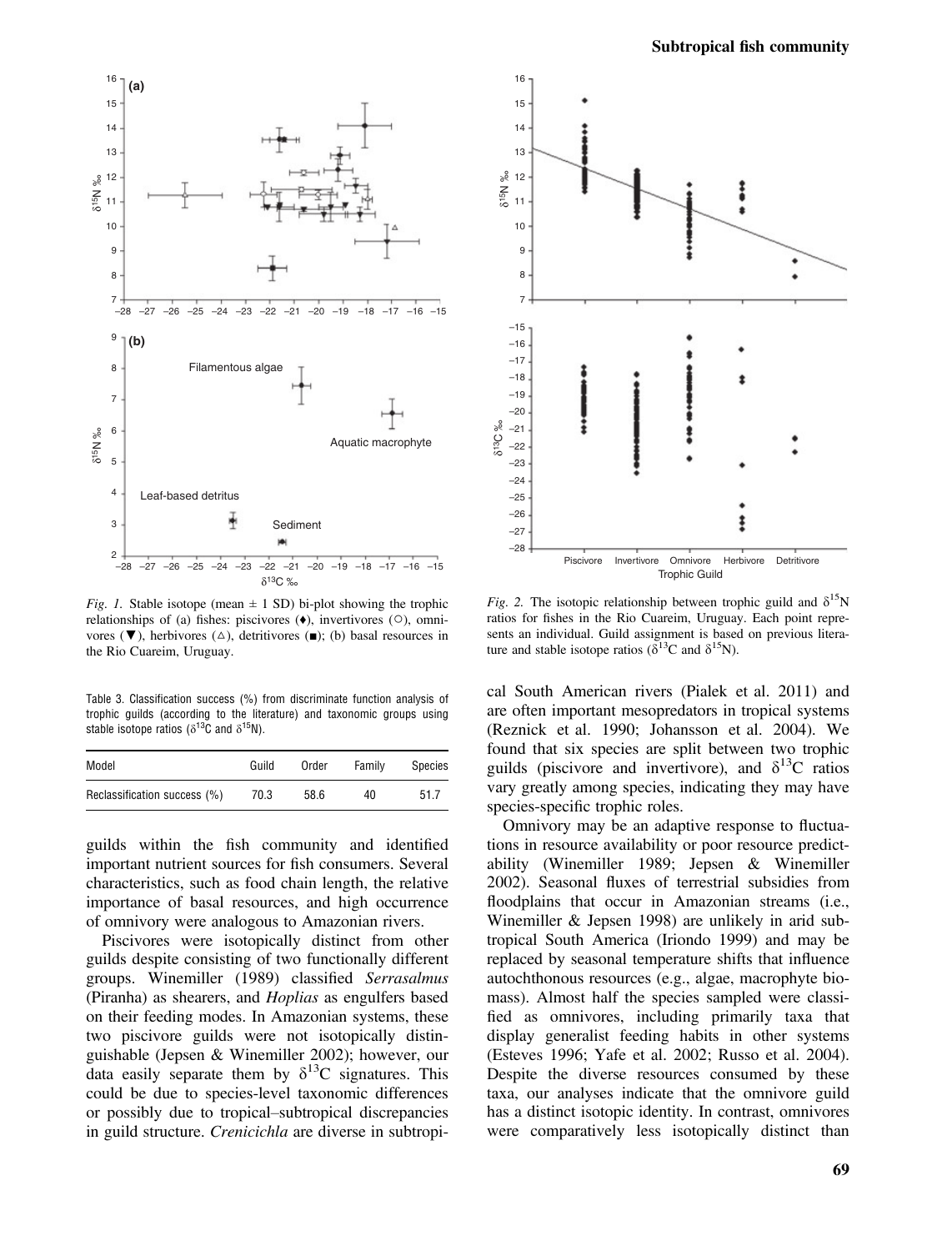

Fig. 3. Stable isotope bi-plot (mean  $\pm$  1 SD) of basal resources: filamentous algae (a), macrophytes (m), terrestrial-derived detritus (d) and sediment (s). Grey-scale points are fishes after correction for fractionation based on an estimated number of trophic transfers: herbivores and detritivores (1), omnivores (1.5), invertivores (2) and piscivores (2.5).

Table 4. Reclassification success of trophic guild membership of fishes in the Rio Cuareim, Uruguay, using discriminate function analysis. Guild membership is based on literature, and predicted guild membership is based on stable isotope ratios ( $\delta^{13}$ C and  $\delta^{15}$ N).

|             | Predicted Guild Membership (%) |      |          |           |             |  |  |  |
|-------------|--------------------------------|------|----------|-----------|-------------|--|--|--|
| Guild       | Piscivore<br>Invertivore       |      | Omnivore | Herbivore | Detritivore |  |  |  |
| Piscivore   | 85.7                           | 14.2 | 0        | 0         | 0           |  |  |  |
| Invertivore | 14.5                           | 52.7 | 3.6      | 29.1      | 0           |  |  |  |
| Omnivore    | 0                              | 10.5 | 78.9     | 10.5      | 0           |  |  |  |
| Herbivore   | 12.5                           | 0    | 25       | 62.5      | 0           |  |  |  |
| Detritivore | 0                              | ŋ    |          |           | 100         |  |  |  |

other trophic guilds in Amazonian food webs (Jepsen & Winemiller 2002).

Herbivores were the least isotopically distinct of all predefined trophic guilds, because of higher than predicted  $\delta^{15}$ N ratios. This guild also consists of the most  $\delta^{13}$ C depleted and enriched species sampled; thus, the guild spans the entire community  $\delta^{13}C$ range. Hypostomus and Rineloricaria were associated with macrophyte and algal carbon, respectively. Ancistus displayed more negative  $\delta^{13}$ C ratios than any basal resource sampled. Previous studies established Ancistrus as herbivorous grazers (Power 1984, 1990), but recent studies suggest they often display more negative  $\delta^{13}$ C ratios than other loricariids and that some species may be detritivorous (Lujan 2009). Thus, the inclusion of Ancistrus taunayi in the herbivore guild may be tentative. Sucker-mouthed catfishes may play particularly important roles in subtropical South American streams by directly exploiting a variety of basal resources. Additionally, by exploiting allochthonous resources (e.g., wood, detritus) that are difficult to assimilate relative to autochthonous resources (Thorp & Delong 1994), loricariids may be important in nutrient processing.

Algal carbon supports many Amazonian river food webs (Hamilton et al. 1991; Lewis et al. 2001; Jepsen & Winemiller 2007). On the basis of our estimated fractionation corrections, algae may support most fish biomass. However, if the food chain is longer than we estimate, or fractionation rates are higher (i.e., Post 2002), the importance of detritus may be equally or more important. Macrophyte carbon only appears important to a few species that may consume them directly. We did not collect water samples, so we are unsure of the role of particulate organic matter (POM). However, two filter-feeding bivalves have  $\delta^{13}$ C ratios of  $-31\%$  (Burress 2012), suggesting POM is not an important basal resource to fish biomass.

The Rio Cuareim displays many trophic characteristics analogous to Amazonian rivers including food chain length, well-differentiated trophic guilds and algal-supported consumer biomass (Hamilton et al. 1991; Lewis et al. 2001; Jepsen & Winemiller 2002, 2007). Several subtropical lineages such as Gymnogeophagus (Reis & Malabarba 1988) and Australoheros (Rican et al. 2011) are broadly omnivorous (Yafe et al. 2002; this study), and thus, subtropical South American food webs may be characterized by high rates of omnivory similar to tropical river food webs (Jepsen & Winemiller 2002). Crenicichla are often apex predators (Layman et al. 2005), and through predation pressure, they alter community structure and evolution (Reznick et al. 1990; Johansson et al. 2004). Our data suggest a diverse group of six species may partition their diets, and thus, collectively, Crenicichla may exert diverse predation pressures in subtropical South American food webs.

#### Acknowledgements

We are grateful to Felipe Cantera, Pedro Lasnier, Marcelo Loureiro, Wilson S. Serra and Jordan Holcomb for assistance with fieldwork. Michael D. Madritch assisted with sample preparation. Robert P. Creed provided beneficial comments on an early draft of the manuscript. We are also grateful to three anonymous reviewers for their critique that improved the manuscript. We thank the Sanchis and Bergós families for kindly allowing us access to the study sites. This research was funded by the Office of Student Research at Appalachian State University, the Paul V. Loiselle Conservation Fund and a Sigma Xi Grant-In-Aid of Research.

#### References

Albert, J.S., Bart Jr, H.L. & Reis, R.E. 2011. Species richness and cladal diversity. In: Albert, J.S. & Reis, R.E., eds. Historical biogeography of neotropical freshwater fishes. Berkeley: University of California Press, pp. 89–104.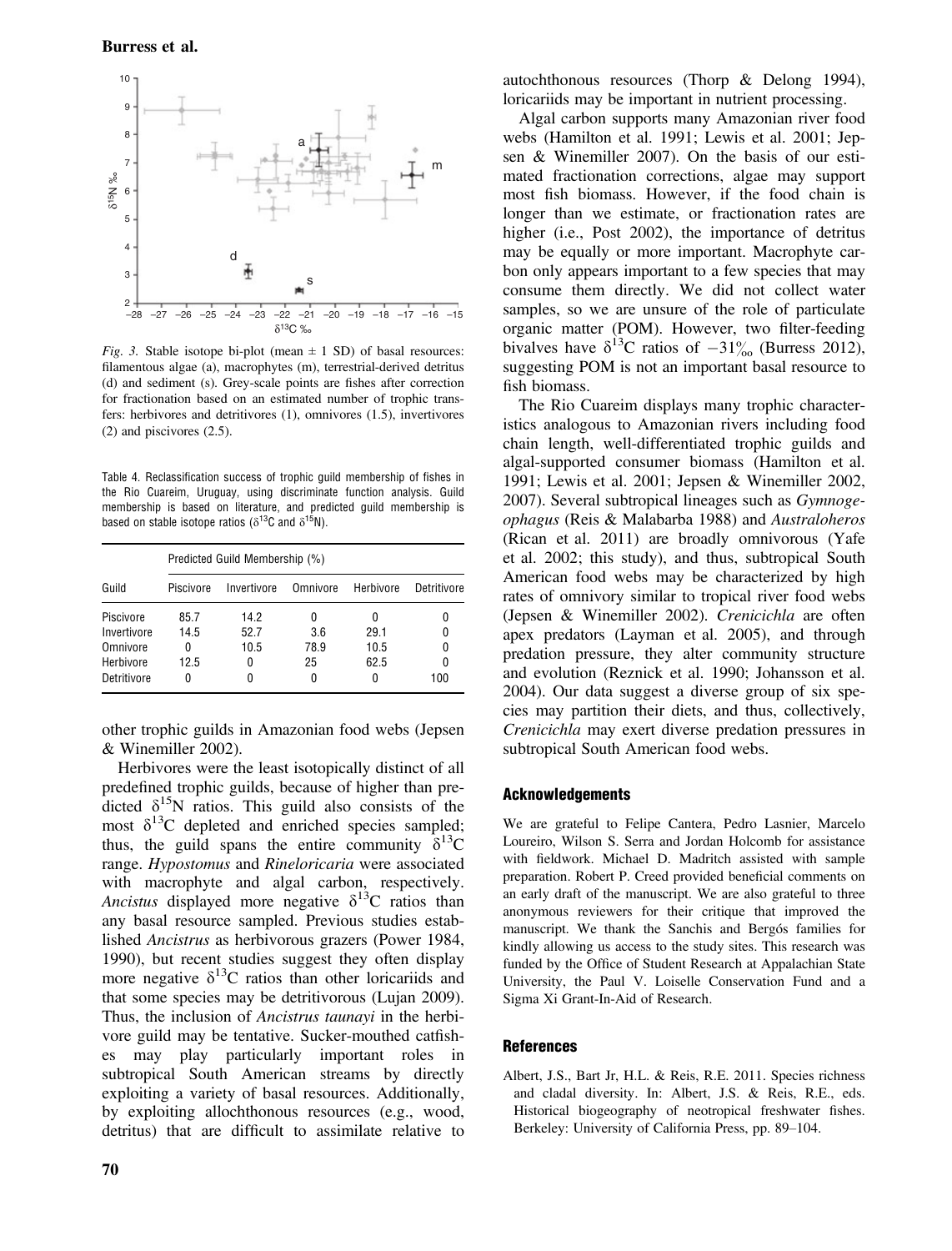- Brea, M. & Zucol, A.F. 2011. The Paraná-Paraguay basin: geology and paleoenvironments. In: Albert, J.S. & Reis, R.E. eds. Historical biogeography of neotropical freshwater fishes. Berkeley: University of California Press, pp. 69–88.
- Burress, E.D. 2012. Food web structure of a subtropical South American stream with particular focus on the co-evolution of form and function in an endemic species flock. Thesis, Appalachian State University.
- Carvalho, M.R. & Albert, J.S. 2011. The Amazon-Paraguay divide. In: Albert, J.S. & Reis, R.E. eds. Historical biogeography of neotropical freshwater fishes. Berkeley: University of California Press, pp. 193–202.
- DeNiro, M.J. & Epstein, S. 1978. Influence of diet of the distribution of carbon isotopes in animals. Geochimica at Cosmochimica Acta 42: 495–506.
- Eigenmann, C.H. 1906. The freshwater fishes of South and Middle America. Proceedings of the United States National Museum 14: 1–81.
- Eigenmann, C.H., McAtee, W.L. & Ward, D.P. 1907. On further collections of fishes from Paraguay. Annals of the Carnegie Museum 4: 110–157.
- Esteves, K.E. 1996. Feeding ecology of three Astyanax species (Characidae, Tetragonopteridae) from a floodplain lake of Mogi-Guaçú River, Paraná River Basin, Brazil. Environmental Biology of Fishes 46: 83–101.
- Favetto, A., Pomposiello, C., Saintao, C., Dapena, C. & Guida, N. 2005. Estudio geofisico aplicado a la evolución del recurso geotermal en el sudeste de Entre Rios. Revista de la Asociación Geológia Argentina 60: 197–206.
- Garcia, A.M., Hoeinghaus, D.J., Vieira, J.P., Winemiller, K. O., Motta Marques, D.M.L. & Bemvenuti, M.A. 2006. Preliminary examination of food web structure of the Nicola Lake (Taim Hydrological System, southern Brazil) using dual C and N stable isotope analyses. Neotropical Ichthyology 4: 279–284.
- Garcia, A.M., Hoeinghaus, D.J., Vieira, J.P. & Winemiller, K. O. 2007. Isotopic variation of fishes in freshwater and estuarine zones of a large subtropical coastal lagoon. Estuarine, Coastal and Shelf Science 73: 399–408.
- Hamilton, S.K., Lewis Jr, W.M. & Sippel, S.J. 1992. Energy sources for aquatic animals in the Orinoco River floodplain: evidence from stable isotopes. Oecologia 89: 324–330.
- Horeau, V., Cerdan, P., Champeau, A. & Richard, S. 1998. Importance of aquatic invertebrates in the diet of rapidsdwelling fish in the Sinnamary River, French Guiana. Journal of Tropical Ecology 14: 851–864.
- Iriondo, M.H. 1999. The origin of silt particles in the loess question. Quaternary International 62: 3–9.
- Jepsen, D.B. & Winemiller, K.O. 2002. Structure of tropical river food webs revealed by stable isotope ratios. Oikos 96: 46–55.
- Jepsen, D.B. & Winemiller, K.O. 2007. Basin geochemistry and isotopic ratios of fishes and basal production sources in four neotropical rivers. Ecology of Freshwater Fish 16: 267–281.
- Johansson, J., Turesson, H. & Persson, A. 2004. Active selection for large guppies, Poecilia reticulata, by the pike cichlid, Crenicichla saxatilis. Oikos 105: 595–605.
- Layman, C.A., Winemiller, K.O., Arrington, A.D. & Jepsen, D.B. 2005. Body size and trophic position in a diverse tropical food web. Ecology 86: 2530–2535.
- Lewis Jr, W.M., Hamilton, S.K., Rodriguez, M.A., Saunders III, S.F. & Lasi, M.A. 2001. Food web analysis of the Orinoco floodplain based on production estimates and stable isotope data. Journal of the North American Benthological Society 20: 241–254.
- Lucena, C.A.S. & Kullander, S.O. 1992. The Crenicichla (Teleostei: Cichlidae) of the Uruguai River drainage in Brazil. Ichthyological Exploration of Freshwaters 2: 97–160.
- Lujan, N.K. 2009. Jaw morpho-functional diversity, trophic ecology and historical biogeography of the Neotropical suckermouth armored catfishes (Siluriformes, Loricariidae). Dissertation, Auburn University.
- Maisley, J.G. 2000. Continetal break up and the distribution of fishes of Western Gondwana during the early Cretaceous. Cretaceous Research 21: 281–314.
- Moresco, A. & Bemvenuti, M. de A. 2005. Morphologic features and feeding analysis of the black catfish Trachelyopterus lucenai Bertoletti, Pezzi da Silva & Pereira (Siluriformes, Auchenipteridae). Acta Limnologia Brasilia 17: 37–44.
- Nonogaki, H., Nelson, J.A. & Patterson, W.P. 2007. Dietary histories of herbivorous loricariid catfishes: evidence from  $\delta^{13}$ C values of otoliths. Environmental Biology of Fishes 78: 13–21.
- Nunes, D.M. & Hartz, S.M. 2006. Feeding dynamics and ecomorphology of Oligosarcus jenysii (Gunther, 1864) and Oligosarcus robustus (Menezes, 1969) in the Lagoa Fortaleza, southern Brazil. Brazilian Journal of Biology 66: 121–132.
- Pearson, N.E. 1937. The fishes of the Beni-Mamoré and Paraguay basin, and a discussion of the origin of the Paraguayan fauna. Proceedings of the National Academy of Sciences 23: 99–114.
- Piálek, L., Rican, O., Casciotta, J., Almirón, A. & Zrzavy, J. 2011. Multilocus phylogeny of Crenicichla (Teleostei: Cichlidae), with biogeography of the C. lacustris group: species flocks as a model for sympatric speciation in rivers. Molecular Phylogenetics and Evolution 62: 46–61.
- Post, D.M. 2002. Using stable isotopes to estimate trophic position: models, methods, and assumptions. Ecology 83: 703–718.
- Power, M.E. 1984. The importance of sediment in the grazing ecology and size class interactions of an armored catfish. Environmental Biology of Fishes 10: 173–181.
- Power, M.E. 1990. Resource enhancement by indirect effects of grazers: armored catfish, algae, and sediment. Ecology 71: 897–904.
- Reclus, E. 1895. The earth and its inhabitants: South America, Vol. 2, Amazonia and La Plata. D. New York, NY, USA: Appleton and Company.
- Reis, R.E. & Malabarba, L.R. 1988. Revision of the neotropical cichlid genus Gymnogeophagus Ribeiro, 1918, with descriptions of two new species (Pisces, Perciformes). Revista Brasileira de Zoologia 4: 259–305.
- Reis, R.E., Kullander, S.O. & Ferraris Jr, C.J.2003. Checklist of the freshwater fishes of South and Central America. Porto Alegre: EDIPUCRS.